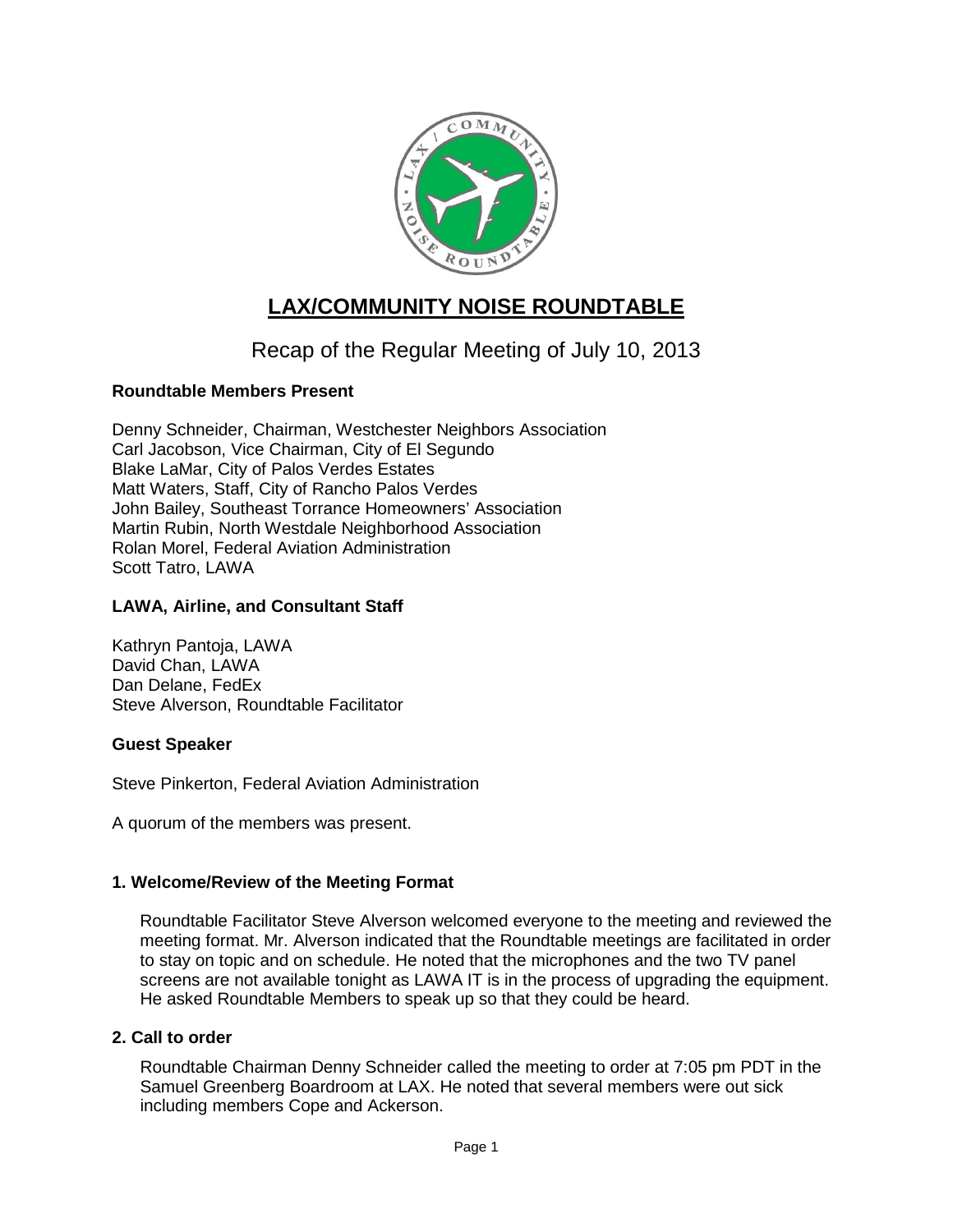## **3. Comments from the Public**

There were no people wishing to make public comments.

### **4. Update on LAX Oceanic Tailored Arrivals**

Steve Pinkerton, a representative from the FAA Oceanic and Offshore Operations Group in Washington, D.C., provided an update on Oceanic Tailored Arrivals (OTAs) into LAX. He began by reviewing the different types of arrival procedures ranging from Standard Terminal Arrival Routes (STARs), to Continuous Descent Operations (CDOs), and Optimized Profile Descents (OPDs). He then focused on discussing Tailored Arrivals. Mr. Pinkerton explained that Tailored Arrivals are dynamic, non-published approach procedures. When requested by a pilot, each aircraft is electronically sent an arrival profile tailored to that specific aircraft type, weather conditions, air traffic conditions, etc.

He added that aircraft equipage and airspace design are the primary roadblocks to fully implement Tailored Arrivals. He further stated that as more aircraft are equipped with the required navigational equipment and airspace conflicts are removed, the greater the number of arrivals that will be able to fly this procedure.

Mr. Pinkerton reviewed some of the use statistics for the Catalina 1 OTA into LAX. He stated that from November 2011 through August 2012 an average of approximately 30 aircraft per month used the Catalina 1 OTA. Then from September 2012 to January 2013, use of the Catalina 1 OTA dropped to zero as pilots chose to fly the BUFIE STAR instead of the Catalina 1 OTA. The reduction in use of the OTA was coincident with the implementation of the BUFIE STAR, which is more easily flyable by a wider range of aircraft than the OTA due to aircraft equipage. The usage of the OTA has since been improving as FAA has been actively encouraging those aircraft capable of flying the OTA to fly it instead of the STAR.

Mr. Pinkerton showed several graphics comparing the differences in noise exposure between a non-tailored arrival, a partial tailored arrival, and a full tailored arrival, which showed the greatest benefit. Mr. Pinkerton also reviewed the fuel savings and greenhouse gas emissions reductions for aircraft flying Tailored Arrivals and OPDs, indicating that the full tailored arrival reduces more than 350 gallons of fuel per flight and 2,718,630 pounds of CO2 per year.

He indicated that the Tailored Arrival project is tied to the Southern California Optimization of Airspace and Procedures in the Metroplex (OAPM) process and that the OAPM is restarting after a brief pause caused by the federal sequestration.

Member Lamar asked if FAA had any plans to have aircraft arriving from the east during over-ocean operations to fly a tailored arrival. Mr. Pinkerton said that the westbound departures could create some issues, but it is something the FAA can look at.

Member Rubin asked if FAA was planning on improving departure flows as it seems as though the fuel and emissions benefits gained from optimizing arrivals are lost by aircraft sitting in the departure queue waiting to take off. Mr. Pinkerton said that OAPM process is looking at departures, but airlines are scheduling many of their departing flights at exactly the same time making it a difficult issue to address. Member Lamar suggested using gate holds. Mr. Pinkerton said gate holds are used, but for other factors.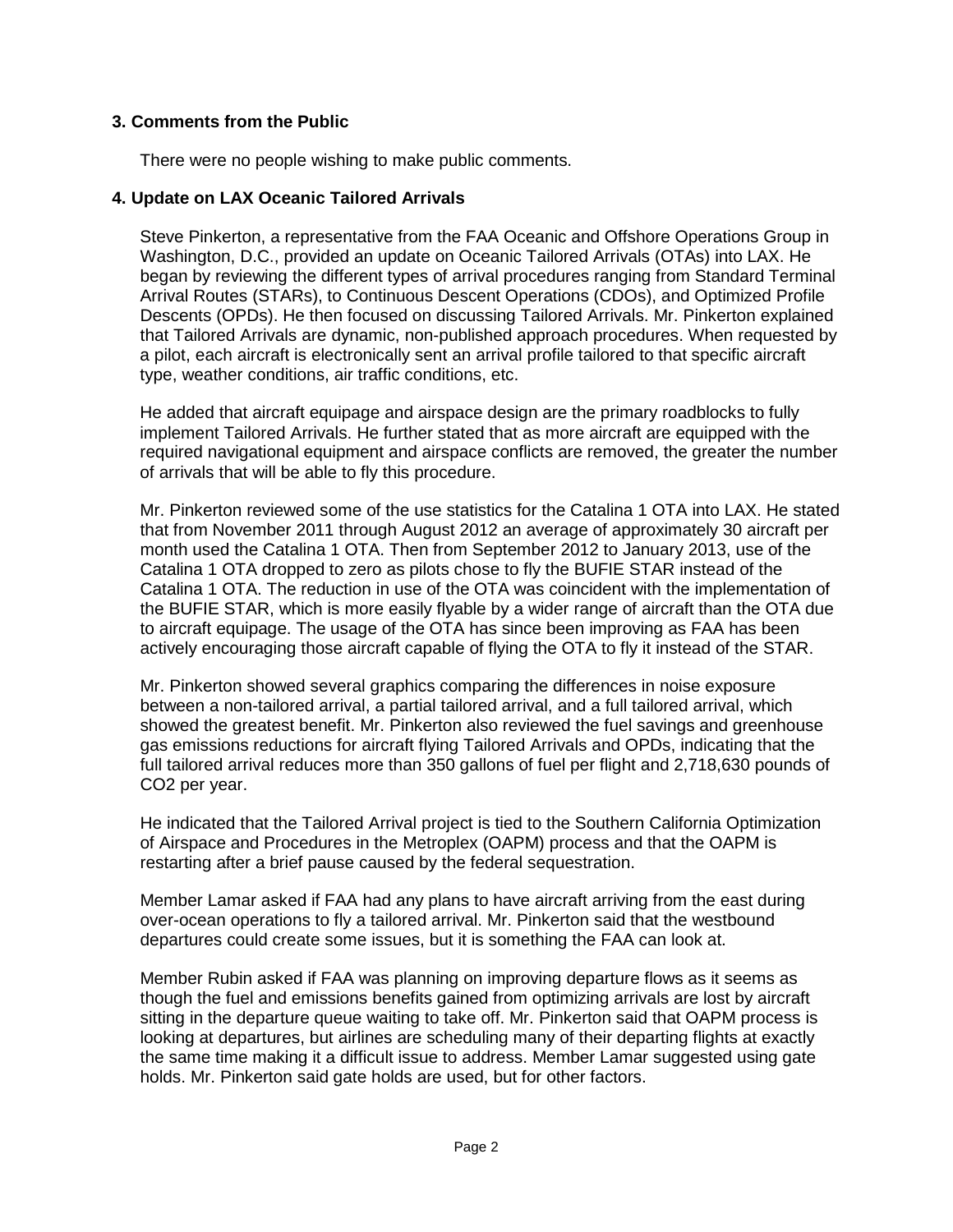Chairman Schneider suggested that dynamic Tailored Arrivals would be more efficient than static Tailored Arrivals and asked why the FAA doesn't just use dynamic Tailored Arrivals. Mr. Pinkerton said that OPAM needs to be in place in order to implement dynamic Tailored Arrivals.

There was a brief discussion about the outage of the LAX VOR and aircraft at SMO being turned to a 265 degree heading by Southern California TRACON after departure. Facilitator Steve Alverson suggested that the recent LAX VOR outage was outside of Mr. Pinkerton's purview and presentation.

FAA's LAX OTA presentation is available online at the Roundtable webpage: [http://www.lawa.org/LAXNoiseRoundTable.aspx.](http://www.lawa.org/LAXNoiseRoundTable.aspx)

#### **5. Work Program C6 – Review/Suggest ACRP FY2014 Problem Statements for Research Consideration**

Roundtable Facilitator Steve Alverson gave a presentation on the process he used to review the 115 Problem Statements for research consideration by the Airport Cooperative Research Program (ACRP) for its fiscal year 2014 research program. Mr. Alverson explained his primary focus was on identifying and recommending the noise-related Problem Statements that would have the greatest potential benefits to communities in the vicinity of LAX. Mr. Alverson said that 28 of the Problem Statements were noise-related. Of those 28, he was recommending 14 for the Roundtable to consider supporting. He briefly reviewed a few of the Problem Statements he recommended as well as those he did not.

After hearing the recommendations, Member Bailey made a motion to send a letter to the ACRP to indicate the Roundtable's support for 14 noise-related problem statements for research selection. The motion was seconded by member Rubin and approved unanimously by the Roundtable.

Member Bailey also made a motion for the Roundtable to recommend to the ACRP that the research team of "*Problem Statement 14-02-21: Design and Implement a Program to Assess Whether Helicopter Annoyance is Significantly Different from Jet Aircraft Noise Annoyance*" consider using the West Pacific Coast Highway Helicopter Route in Torrance as one of the study routes in the research. The motion was seconded by Member Rubin and was approved unanimously by the Roundtable. The Roundtable agreed to submit a separate suggestion letter after ACRP selects the said problem statement for research.

Note: Subsequently, ACRP selected 10 of the 14 recommended problem statements for research. Below is a table listing the problem statements for your reference. Please note that ACRP has assigned a new project number for each problem statement and has slightly changed some of the titles. For instance, Problem Statement 14-02-21 has been approved and relabeled as *ACRP Project [02-48:](http://apps.trb.org/cmsfeed/TRBNetProjectDisplay.asp?ProjectID=3694) Assessing Annoyance of Helicopter Noise Compared with Jet Aircraft Noise*.

| LAX/Community Noise Roundtable Recommended ACRP Problem Statements for FY2014 |                    |           |               |  |  |
|-------------------------------------------------------------------------------|--------------------|-----------|---------------|--|--|
| ACRP                                                                          | Title              | Funding   | <b>Status</b> |  |  |
| Project                                                                       |                    |           |               |  |  |
| $01 - 27$                                                                     | NextGen - A Primer | \$750,000 | Approved      |  |  |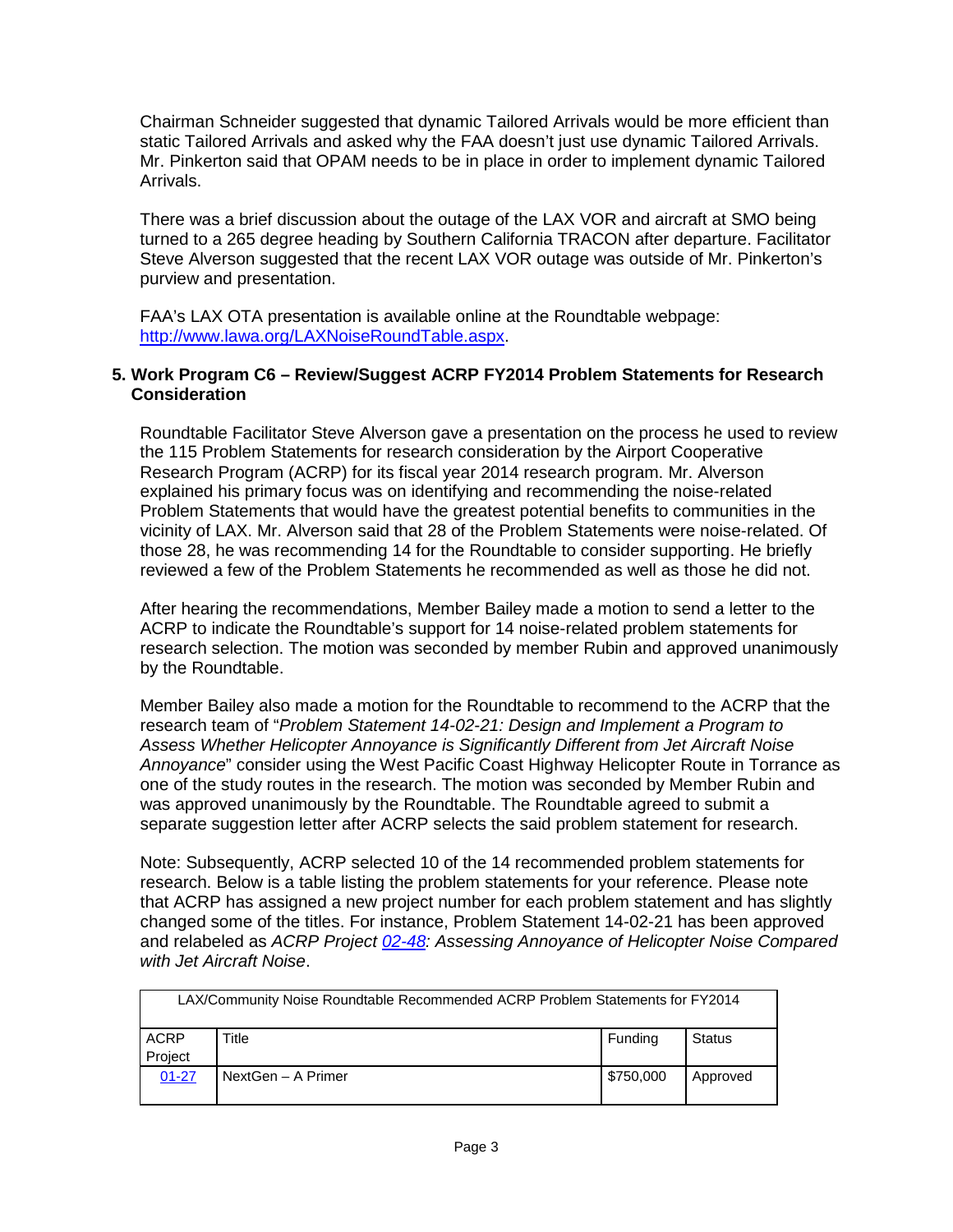| $01 - 28$ | NextGen - Guidance for Engaging the Airport Community                                                            | \$300,000 | Approved    |
|-----------|------------------------------------------------------------------------------------------------------------------|-----------|-------------|
| $02 - 47$ | Assessing Aircraft Noise Conditions Affecting Student<br>Learning - Case Studies                                 | \$600,000 | Approved    |
| $02 - 48$ | Assessing Annoyance of Helicopter Noise Compared with<br>Jet Aircraft Noise                                      | \$700,000 | Approved    |
| $02 - 50$ | Energy and Environmental Benefits of Electrified Aircraft<br><b>Taxi Operations</b>                              | \$300,000 | Approved    |
| $02 - 51$ | Evaluating Noise Level Reduction Test Methods for<br><b>Dwellings</b>                                            | \$300,000 | Approved    |
| $02 - 52$ | Hard and Soft Ground Sound Absorption Methodology                                                                | \$250,000 | Approved    |
| $02 - 55$ | Modeling Noise for Non-Standard Aircraft Profiles                                                                | \$350,000 | Approved    |
| $03 - 33$ | NextGen - Airport Planning                                                                                       | \$500,000 | Approved    |
| 03-34     | NextGen-Understanding Optimal-Efficient Procedure<br>Changes for Aircraft and Airspace                           | \$500,000 | Approved    |
|           | High Altitude Aircraft Noise Methodology for AEDT/INM                                                            | \$0       | Disapproved |
| --        | Optimization of Aircraft Flight Procedures for Noise<br>Reduction Beyond DNL 65                                  | \$0       | Disapproved |
|           | Determining Whether Unmanned Aircraft Systems (UAS)<br>Will Have Environmental and Energy Influences at Airports | \$0       | Disapproved |
|           | The Effects of Buildings on Airport Noise Contours                                                               | \$0       | Disapproved |

ACRP FY 2014 Problem Statements presentation is available online at the Roundtable webpage: [http://www.lawa.org/LAXNoiseRoundTable.aspx.](http://www.lawa.org/LAXNoiseRoundTable.aspx)

#### **6. Statistical Update on Aircraft Operations**

LAWA staff member David Chan presented updated statistics for Roundtable Work Items A2, A3, and A4. Mr. Chan's presentation is summarized below.

Mr. Chan started his presentation by reviewing the general trend in aircraft operations at LAX for the past 19 years as the increase or decrease in total operations tends to influence the trends that are associated with specific operations. He pointed out that the lowest level of operations occurred in 2009, and operations have been trending slightly back up again since then, but were flat at just over 600,000 for the past two years.

#### **Work Program Item A2: East Departures between 12 AM and 6:30 AM during Over-Ocean or West Operations**

Description: Aircraft departing to the east between Midnight and 6:30 a.m., when LAX is not in Easterly Operations, occurs when there are slight to mild easterly wind conditions that prompt heavy aircraft to take off to the east, into the wind, for climb performance and safety. This operation causes noise disturbances to communities especially during nighttime hours.

Mr. Chan reviewed the annual east departure statistics indicating that east departures spiked in 2004 due to a Pacific thunderstorm. He reviewed the monthly variation in east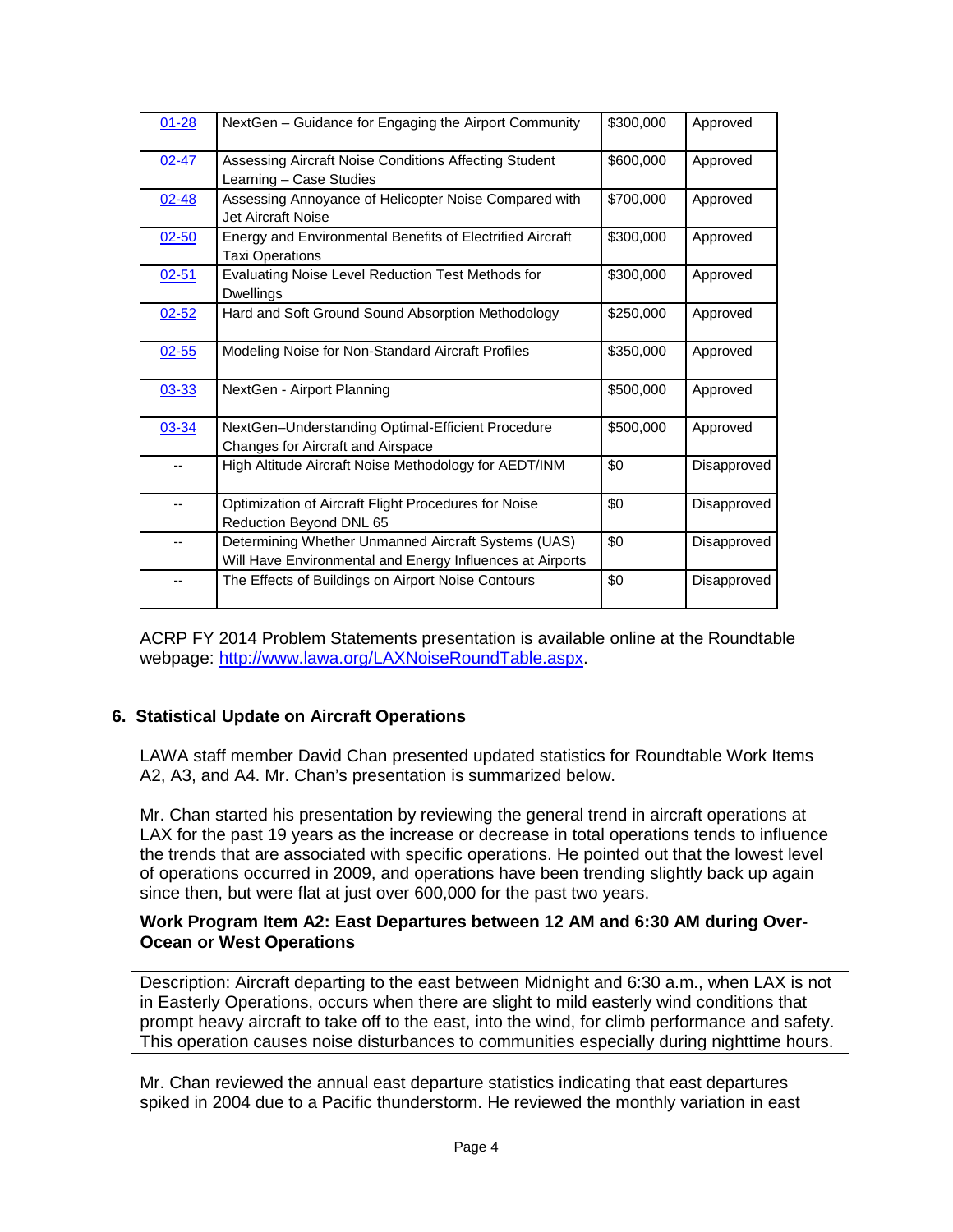departures covering the recent 13-month period and noted that east departures spiked in October 2012 and January 2013 because of varied instances of mild easterly wind conditions. He added that runway closure on 25R (the longest runway at LAX) had also occurred during those two months, which contributed to the increase in east departure operations. He stated that international carriers tend to have high numbers of east departures due to the size of their aircraft and their tendency to operate long haul flights.

## **Work Program Item A3: Early Turn of Aircraft Departing to the West**

Description: Aircraft departing to the west that turn before reaching the shoreline fly over communities to the south and north of LAX causing noise disturbances.

Mr. Chan reviewed the annual trend in early turns to the north, highlighting the fact that they dropped off dramatically after 2005. He explained that the drop off was due to a switch from turboprops to regional jets. Mr. Chan pointed out that turboprops conduct the majority of early turns on the north runway complex and that the total north early turns represent only a very small percentage of the total departures on the north side.

Mr. Chan then covered the south early turns and explained that the spike in 2007 was due to construction activity and the increase in October 2012 and January 2013 was due to closure of the inboard runway (25R). He said that wind drift also contributed to the increase in south early turns for January 2013. He further explained that LAWA investigates all early turns that pass through the El Segundo and Playa del Rey gates and found that most of the early turns are either pilot or controller initiated. He added that SkyWest has the most early turns because they operate the most flights among the carriers at LAX. SkyWest's early turns represent about three percent of its annual departure operations, which totaled about 50,000 per year.

## **Work Program Item A4: Missed Approaches/Go-Arounds**

Description: At times aircraft arriving at LAX are required to abort their landing and execute a missed approach. Historically, aircraft executing a missed approach have impacted the communities to the north and south of the airport depending on the runway complex they were originally assigned.

Mr. Chan explained that go-arounds were on a declining trend from year to year reaching the lowest level in 2009 and trending up since that time; corresponding to the overall annual traffic trend. He further explained that go-arounds do fluctuate from month to month with March 2013 having the most in the past 13 months. He compared the reasons for goarounds for November 2012 and March 2013, which had 63 and 80 go-arounds, respectively. He indicated that the primary reason for the increase between the two periods was due to controller-initiated go-arounds with in-trail spacing. He then reviewed the statistics for aircraft not maintaining runway heading during go-arounds indicating that most of these events occur on the south runway complex as more traffic is on the south side.

Member Lamar asked if aircraft are being turned to a heading by air traffic control. FAA representative Rolan Morel confirmed that aircraft are given turns to a specific heading to maintain separation from other aircraft.

The complete presentation on the statistical update on aircraft operations can be found on the Roundtable webpage at [http://www.lawa.org/LAXNoiseRoundTable.aspx.](http://www.lawa.org/LAXNoiseRoundTable.aspx)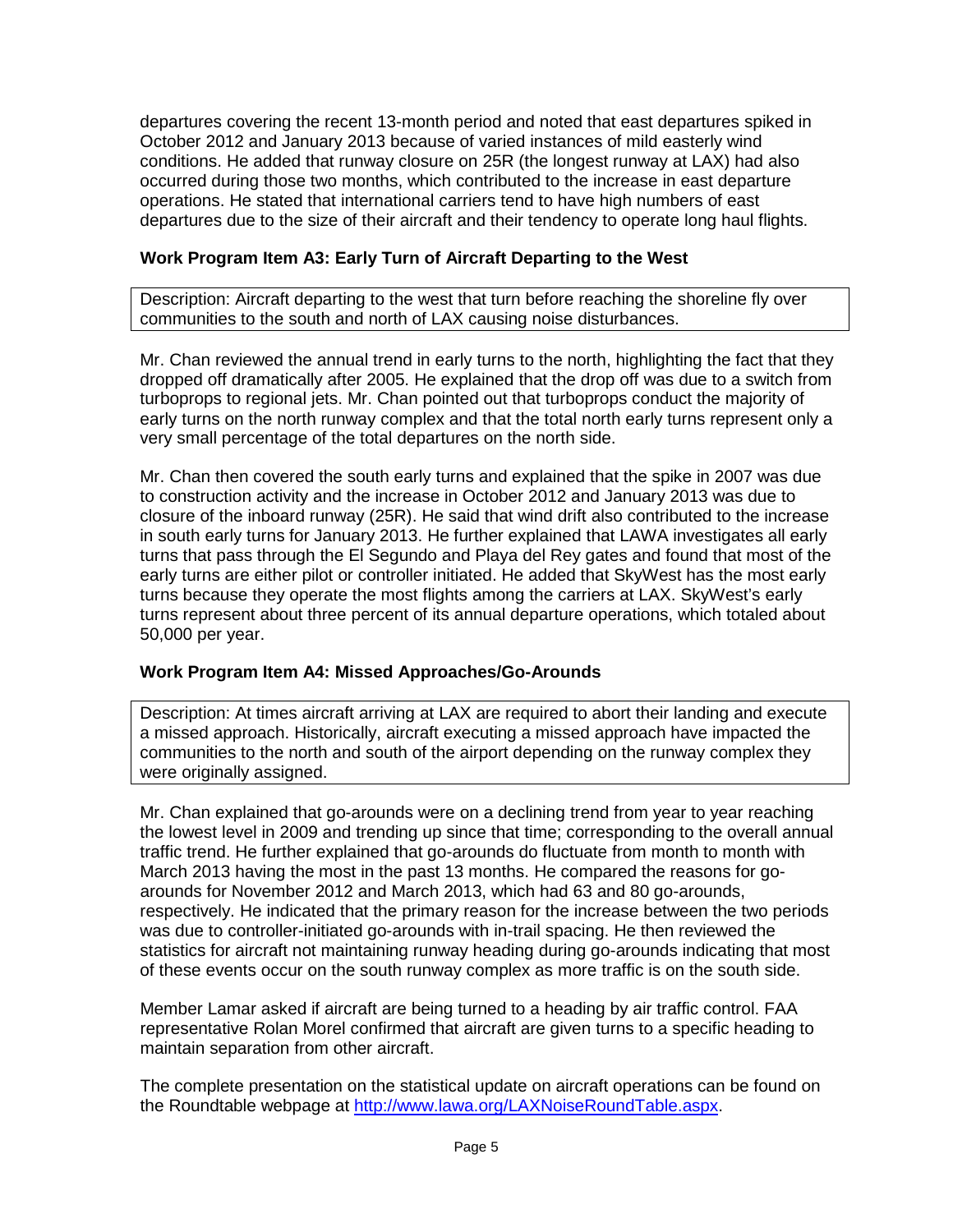## **7. Status Update on Facilitator Contract**

Mr. Chan said that the current facilitator contract with ESA Airports expires at the end of 2013. As a result, LAWA is beginning the process of preparing and issuing a Request for Proposals to solicit written proposals from qualified firms that are interested in providing services as the Roundtable Facilitator. LAWA will then evaluate and determine the best firm to provide these services, and obtain BOAC approval to award the contract. He explained that these are essentially the steps that LAWA needs to go through to obtain a new contract.

Mr. Chan said that the Roundtable had expressed an interest in participating in the selection process for the Facilitator and that there is a possibility to have one Roundtable member on the evaluation team. He said that the City Attorney is still looking into the specific requirements for a Roundtable member to participate in the selection panel. Mr. Tatro explained that LAWA procurement policy requires selection panel members be elected officials or staff members representing a city or governmental agency. Mr. Tatro said that while the City Attorney is determining whether or not Chairman Schneider can serve on the selection panel as a Neighborhood Council representative, he would like the Roundtable to select an alternate member for the time being.

The Roundtable indicated its continued interest in serving on the selection panel. Member Lamar made a motion to authorize Vice Chairman Jacobson to participate in LAWA's Roundtable Facilitator selection process should Chairman Schneider be unable to participate under the LAWA procurement policy. The motion was seconded by Member Rubin and passed unanimously.

Note: Subsequently, the City Attorney has determined that a Neighborhood Council does not qualify as a city department or government entity. Therefore LAWA is moving forward with Carl Jacobson as the evaluation panel member for the Facilitator selection process.

## **8. Aviation Noise News Update**

Mr. Alverson reviewed several recent aviation noise news items for the Roundtable including:

- A news report on FAA's report on Los Angeles helicopter noise issues, which recommended a voluntary, collaborative approach over regulations to reducing helicopter noise.
- An article about the debut of the Airbus 350 at the Paris Airshow. The Airbus 350, which will compete with the Boeing 787 and Boeing 777, brings new quiet technology to the aircraft sales marketplace.
- A news report on the Electric Green Taxiing System, which promises to reduce aircraft taxiing noise, fuel consumption, and air emissions.
- A news report on a new tool called Automated Terminal Proximity Alert (ATPA), which is a part of the NextGen implementation process that helps controllers reduce go-arounds.
- An article on the testing of Pratt & Whitney's PurePower Geared Turbofan, which demonstrates "unprecedented performance" that reduces fuel burn, emissions, and noise
- An article regarding an FAA policy would eliminate direct data connections on September 30, 2013 between air traffic facilities and airport noise abatement offices,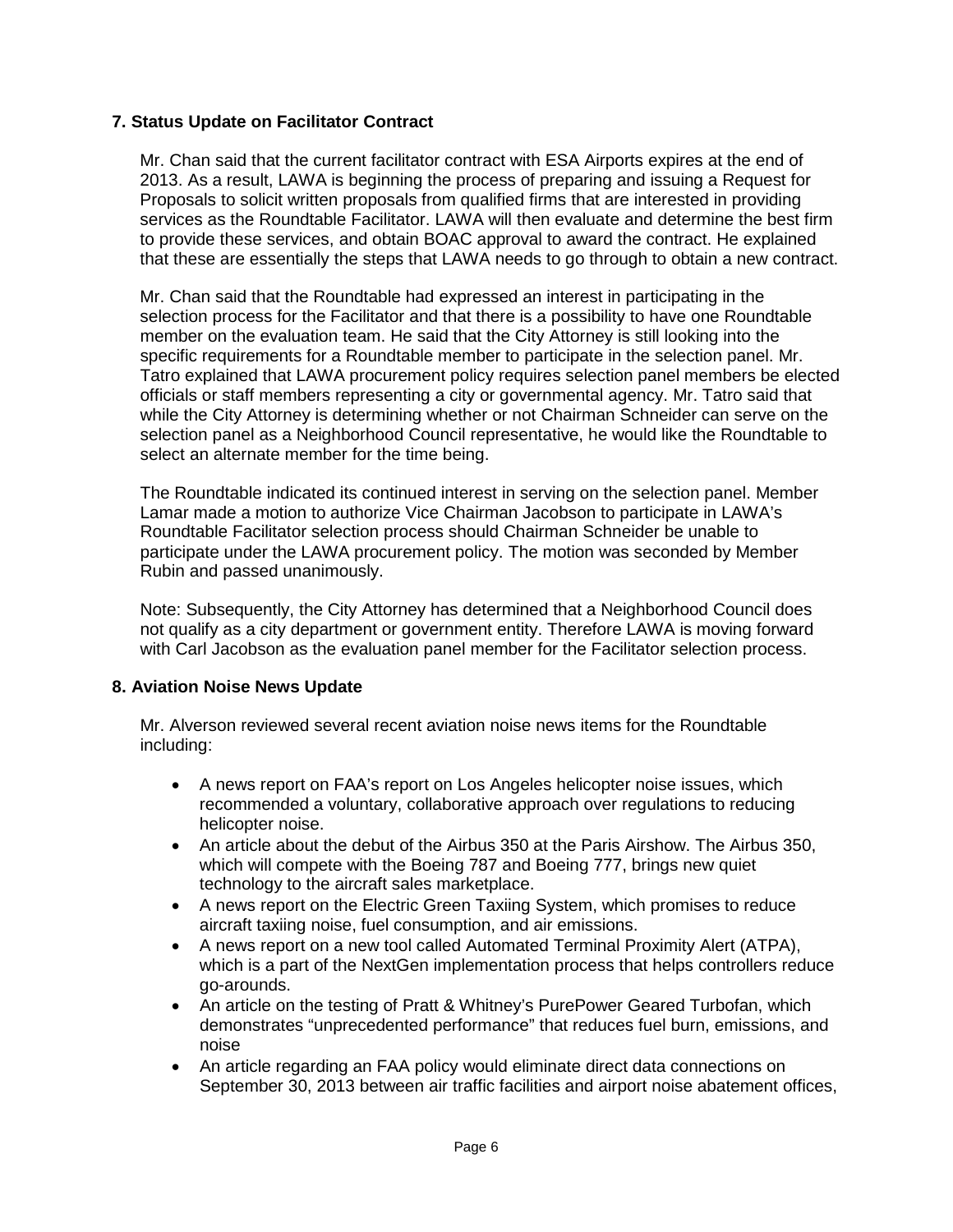which would impact airports' ability to analyze noise complaints, respond to the public, and assess the benefits of NextGen.

• An article on NextGen Advisory Committee (NAC) accepting a recommendation for complying with CATEX2 provision of the FAA Modernization and Reform Act of 2012

The complete aviation noise news update can be found on the Roundtable webpage at [http://www.lawa.org/LAXNoiseRoundTable.aspx.](http://www.lawa.org/LAXNoiseRoundTable.aspx)

#### **9. Roundtable Member Discussion**

A brief discussion ensued after agenda item number 5 regarding a statement made by an FAA representative at the May 8, 2013 Roundtable meeting regarding the availability of the Southern California OAPM Study Team Final Report. The FAA representative had stated that the said report had been provided to LAWA and could be made available to the Roundtable. The Roundtable has asked LAWA to post the report to the Roundtable website. LAWA staff member Scott Tatro reported that the FAA representative had misspoken. While LAWA has seen some of the OAPM airspace redesign concepts, LAWA has not received the report from FAA. He added that FAA's National OAPM Program Manager, Mike Barnhart, confirmed that the said publication was not intended for public consumption. Mr. Tatro also said that it is likely that many of the airspace concepts developed early in the process will not be implemented. It would be confusing for the Roundtable to see and react to concepts that do not move forward through the OAPM process. Mr. Tatro concluded that it is not possible for LAWA to fulfill the Roundtable's request to post the Final Study Team Report on the Roundtable website.

Chairman Schneider asked at what point will the FAA consider the Roundtable's letter that identified specific issues to be worked on during the OAPM process. Mr. Tatro stated that FAA indicated at the May 8, 2013 Roundtable meeting that they had reviewed the letter and were considering some of the Roundtable's recommendations in the OAPM process. Member Rubin asked when would there be an opportunity for public input. Mr. Tatro said public input will be solicited during the Environmental Assessment, which the FAA is committed to preparing.

Chairman Schneider asked if there was an update on PGL 12-09. Scott Tatro said that there has been no change regarding the FAA's stance on the issue. FAA is sticking to the twoyear transition period for airports to comply with PGL 12-09. He indicated that LAWA had hosted a sound insulation workshop a couple of months ago to find ways to make the programs more efficient so that more homes could be completed in a shorter period of time. He added that a working group of acoustical consultants has been formed to try to find ways to make the pre- and post-measurements more efficient. ACI-NA is also active on this issue.

Scott Tatro informed the Roundtable that LAWA had completed its work on its response to FAA's comments on the LAX Part 161 application and sent the requested supplemental materials to FAA at the beginning of July. LAWA maintained in its response to FAA that the initial submittal was complete. He concluded by saying that the recent submittal is available on the LAX Part 161 website at [http://www.lawa.org/LAXPart161.aspx?id=7203.](http://www.lawa.org/LAXPart161.aspx?id=7203)

David Chan said that Chairman Schneider had asked him to look at a couple of days of operations to see if there was anything out of the ordinary that might have caused Beverly to raise concern about increase flights over PV at the last meeting. David reported that he found a three-day period from May 4-6, 2013 when LAX was operating in east flow during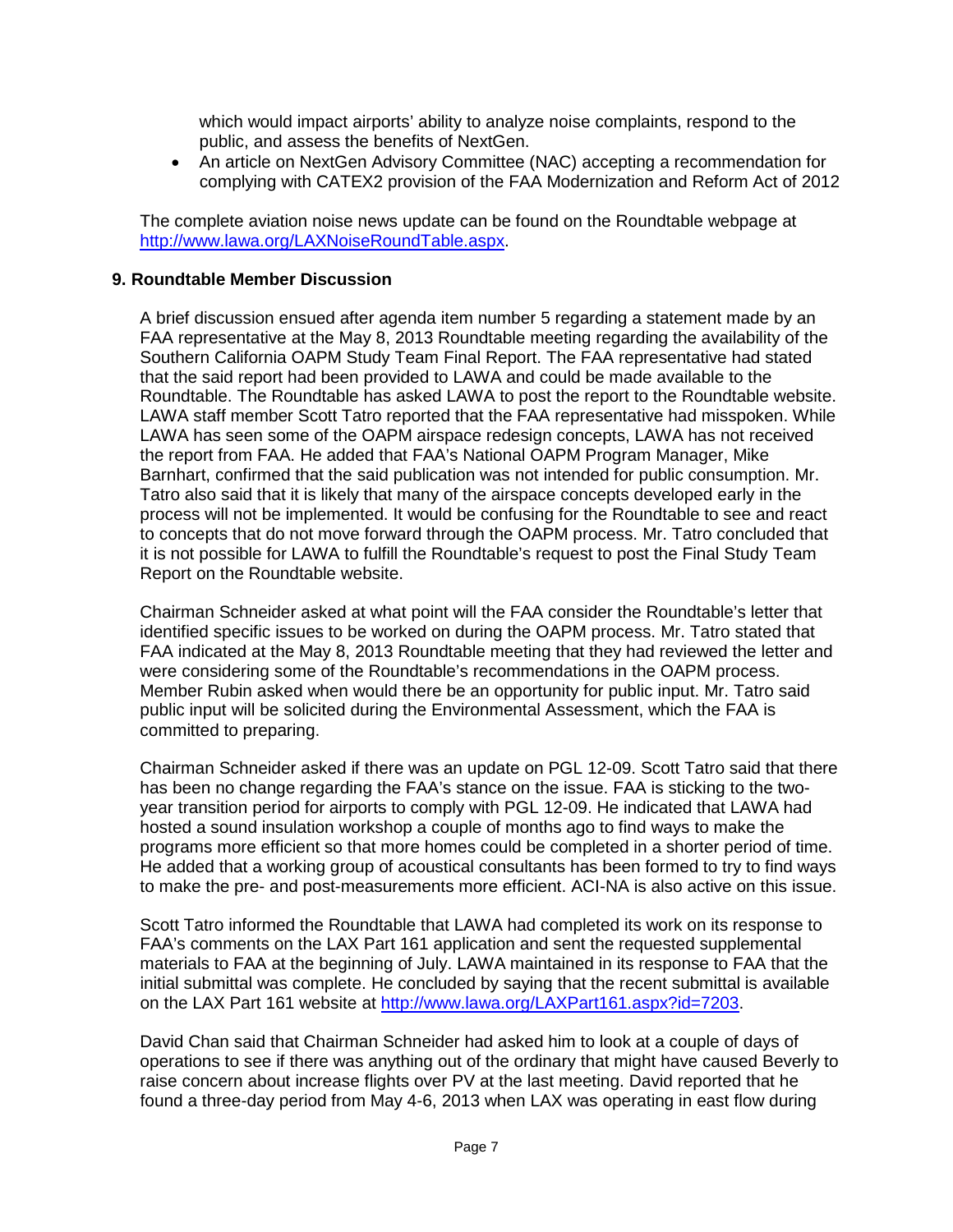which more aircraft were flying over PV as compared to the normal west flow configuration. He also said he was not aware of any regulations that prohibit aircraft from flying over the PV Peninsula because it is considered a fire hazard area as Beverly had claimed. He asked the FAA representatives at the meeting to confirm if such regulations exist. FAA representative Rolan Morel said that there may be temporary flight restrictions for events relating to firefighting activities but there are no regulations that solely prohibit aircraft from flying over PV. Mr. Pinkerton agreed with Mr. Morel's statement. Member Waters asked Mr. Chan to provide him with a copy of the flight tracks over PV during the three days of east flow in early May. Note: Mr. Chan subsequently provided the information to Mr. Waters.

FedEx representative Dan Delane informed the Roundtable that FedEx has made some efforts to reduce noise exposure at LAX. One of which includes using minimal reverse thrust after landing at LAX to reduce nighttime noise. He said he has also been exploring ways to increase FedEx departures on Runway 25R. He added there are a number of factors that come into play including increased taxi time, but he is trying to make it work.

Scott Tatro thanked FedEx for their efforts and asked if FedEx could share in writing the measures they have taken to reduce aircraft noise at LAX. Mr. Delane said that he would be happy to describe FedEx's efforts in writing and said he is keenly aware that nighttime operations can be disruptive and is working to minimize noise disturbances. Other members of the Roundtable thanked Mr. Delane as well.

## **10. Review of Roundtable Actions and Requests from Members**

Mr. Alverson reviewed the Roundtable's action and request items during the meeting, which included:

## **Formal Action Items**

The Roundtable approved sending a letter to the Airport Cooperative Research Program (ACRP) to indicate the Roundtable's support for 14 noise-related problem statements for research selection.

The Roundtable approved Member John Bailey's recommendation for the research team of "Problem Statement 14-02-21: Design and Implement a Program to Assess Whether Helicopter Annoyance is Significantly Different from Jet Aircraft Noise Annoyance" to consider using the West Pacific Coast Highway Helicopter Route in Torrance as one of the study routes in the research. The Roundtable agreed to submit a separate suggestion letter after ACRP selects the said problem statement for research.

The Roundtable authorized Vice Chairman Jacobson to participate in LAWA's Roundtable Facilitator selection process should Chairman Schneider be unable to participate under the LAWA procurement policy, which requires panel members to be elected officials or staff members representing a city or governmental agency.

## **Requests from Members**

Member Scott Tatro requested from FedEx representative Dan Delane a written copy of the actions that FedEx has taken, including minimal use of reverse thrust after landing, to help reduce nighttime noise at LAX.